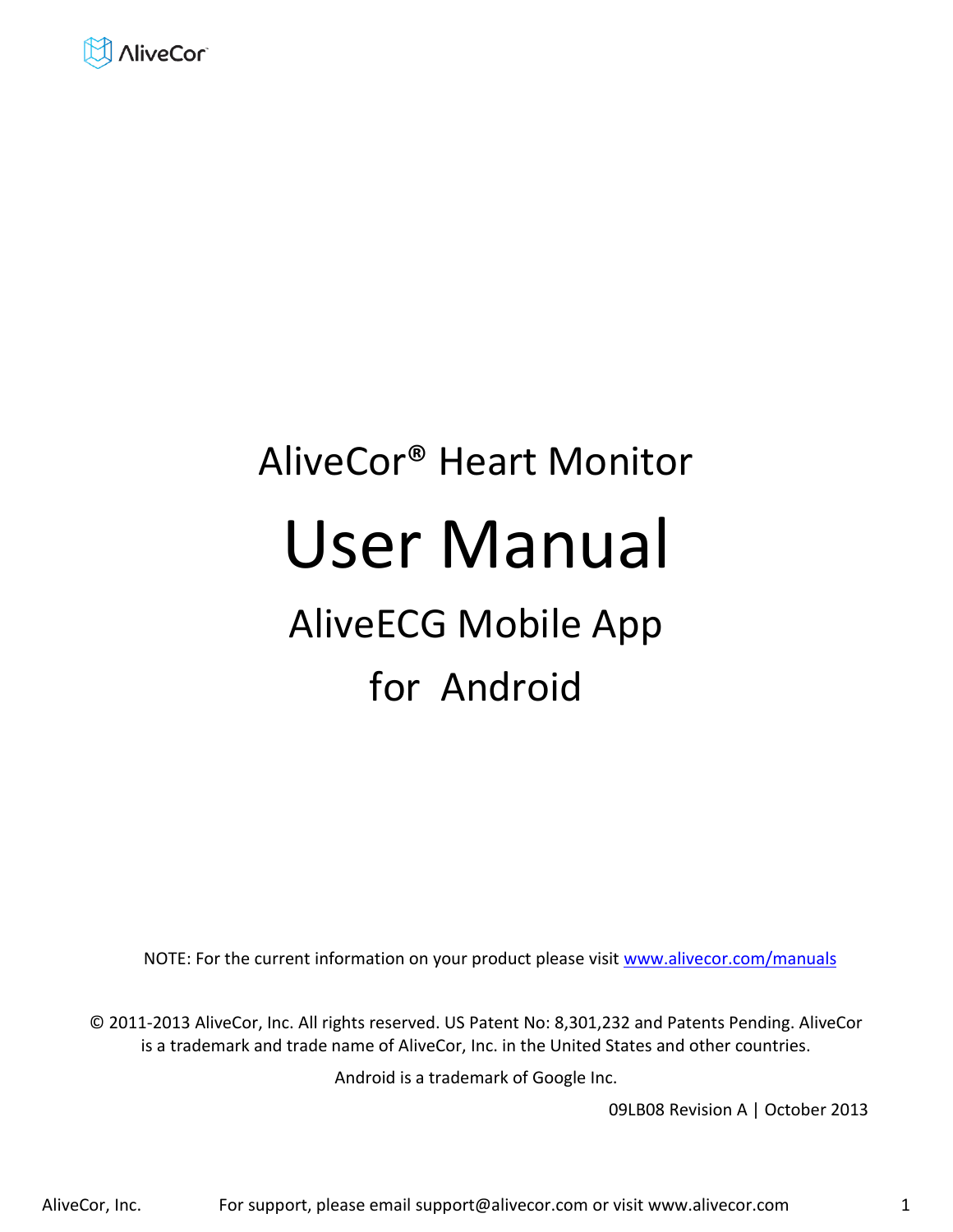

#### **Contents**

| 2. |  |
|----|--|
| 3. |  |
| 4. |  |
| 5. |  |
| 6. |  |
| 7. |  |
| 8. |  |
|    |  |
|    |  |
|    |  |
|    |  |
|    |  |
|    |  |
|    |  |
|    |  |
|    |  |
|    |  |
|    |  |
|    |  |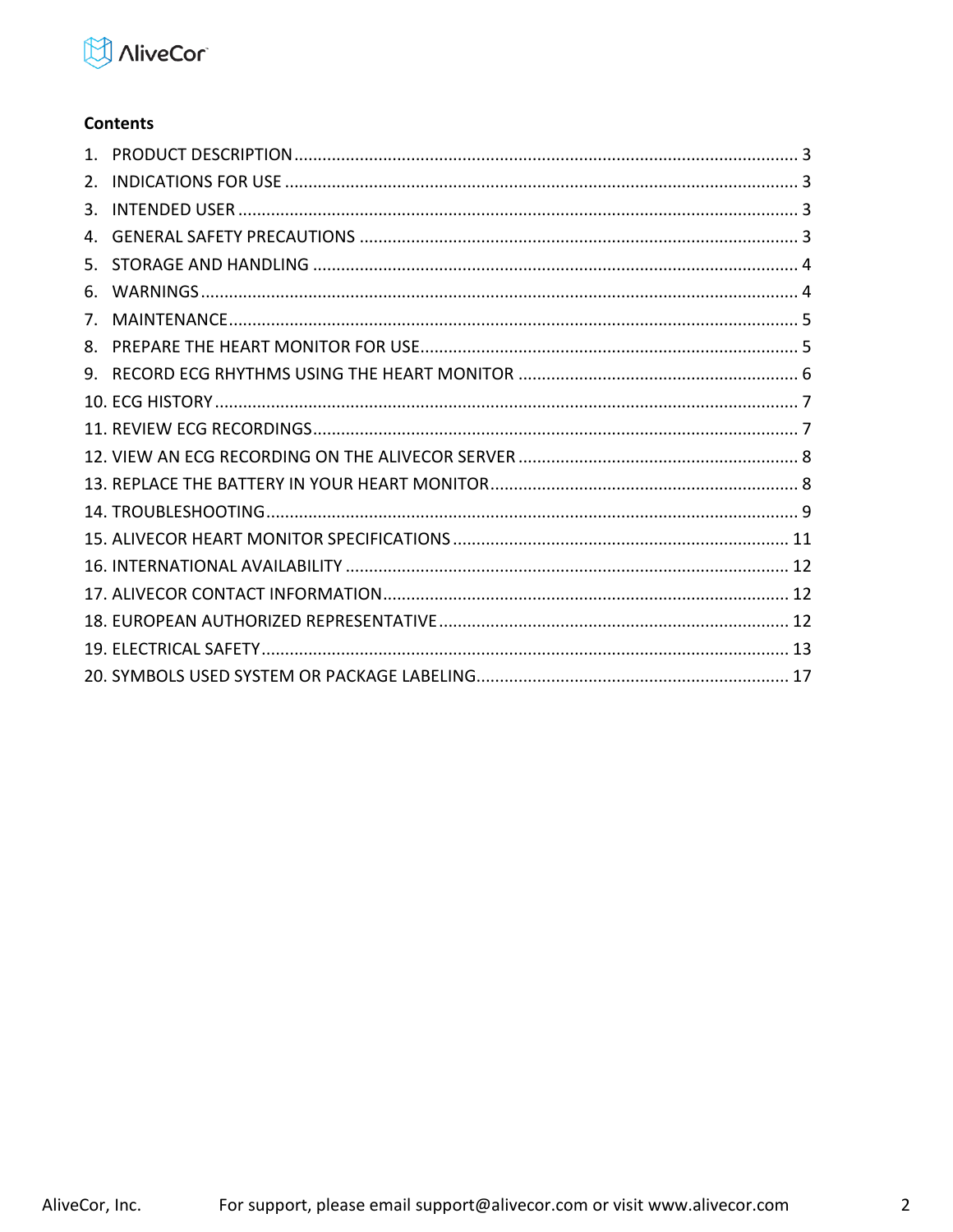

#### <span id="page-2-0"></span>**1. PRODUCT DESCRIPTION**

The AliveCor® Heart Monitor (Heart Monitor) is a mobile, clinical-quality electrocardiogram (ECG) recorder for use by both physicians and patients. The duration of the ECG recording is customizable from 30 seconds to continuous. The software application can store thousands of recordings on your compatible mobile device, and these recordings are also accessible to you on secure AliveCor, Inc. (AliveCor) servers. The device consists of three components:

- 1. The Heart Monitor, which attaches to your compatible mobile device and contains electrodes and electronics used to collect and transmit ECG rhythms.
- 2. The *AliveECG* mobile application (*AliveECG* App) used to collect, view, save, and wirelessly transmit ECG recordings to the AliveCor server.
- 3. A user-supplied mobile device operating a compatible operating system.

This Heart Monitor enables the physician or patient to:

- Collect and view single-channel ECG rhythms using the mobile device.
- Store ECG recordings on the mobile device.
- Wirelessly transmit ECG recordings to the AliveCor server.
- Access ECG recordings stored on the AliveCor server from anywhere in the world.
- Print the recordings or save a digital copy for future reference.

#### <span id="page-2-1"></span>**2. INDICATIONS FOR USE**

The Heart Monitor is intended for use by licensed medical professionals or patients to record, display, store and transfer single-channel electrocardiogram (ECG) rhythms.

There are no known contraindications for the Heart Monitor, although care should be taken when considering using the device according to the warnings and precautions below.

CAUTION: Federal (USA) law restricts the sale of this device to or on the order of a physician.

#### <span id="page-2-2"></span>**3. INTENDED USER**

The device is intended to be used by licensed medical professionals or by a patient under the care and supervision of a physician.

#### <span id="page-2-3"></span>**4. GENERAL SAFETY PRECAUTIONS**

- The device should not be used in conjunction with water, or in a wet environment.
- Do not sterilize this unit with an autoclave or glass sterilizer.
- Audio and video products and similar equipment may cause interference. Please stay away from such equipment when you are recording.
- Disperse any static electricity from your body before using the unit.
- Do not take recordings in a moving vehicle.
- Do not expose the unit to strong shocks or vibrations.
- Do not disassemble, repair, or modify the unit.
- Do not insert battery with polarity reversed.
- Do not use batteries of a type other than that specified for use with the device.
- Do not take a recording if the electrodes are dirty. Clean them first.
- Do not use for any purpose other than obtaining an electrocardiogram.
- Do not take recordings in a location where the unit will be exposed to strong electromagnetic forces, such as near an arc welder, high-power radio transmitter, etc.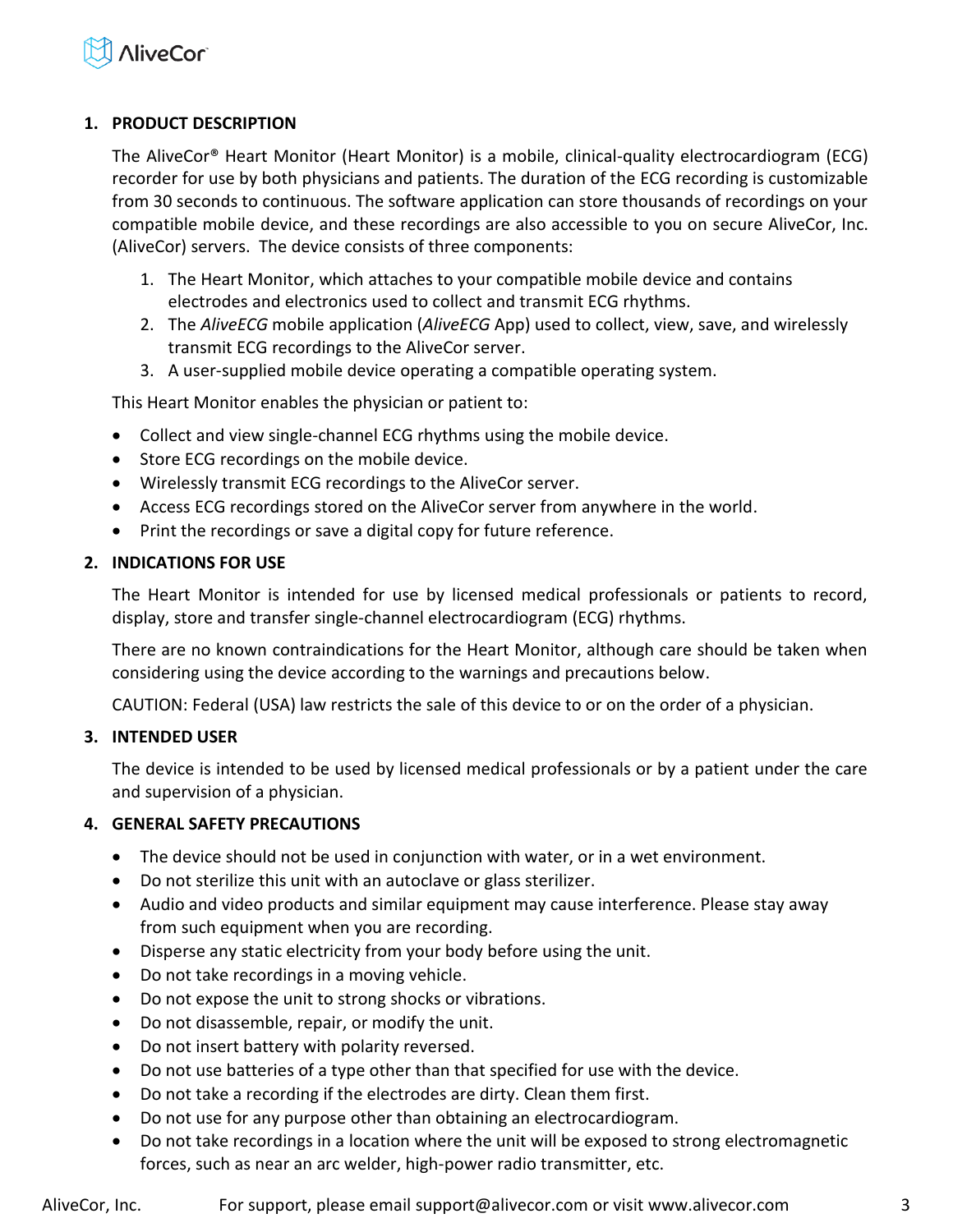## **NiveCor**

- Do not use this unit in locations subject to high or low temperatures or humidity. It should be used within the temperature and humidity range according to the product label.
- If the portion of the body where the electrode is applied has too much body fat, body hair or very dry skin, a successful recording may not be possible.
- Signal quality may degrade by detecting signals from other ultrasonic acoustic sources. Do not use the device in close vicinity to other equipment emitting ultrasonic acoustics such as espresso machines, some ventilation systems or another AliveCor Heart Monitor.
- The mobile device power adapter may degrade signal detection. Do not use the device while charging the mobile device.
- Some children and adults with very sensitive auditory ability may hear a high pitched hum or buzz emitting from the device when activated. This is due to normal device function.

#### <span id="page-3-0"></span>**5. STORAGE AND HANDLING**

Do not store the unit in:

- Locations exposed to direct sunlight.
- Locations subject to high temperatures and high humidity.
- Wet or damp locations where water may get on the unit.
- Dusty locations.
- Near fires or open flames.
- Locations exposed to strong vibration.
- Locations exposed to strong electromagnetic fields.

#### <span id="page-3-1"></span>**6. WARNINGS**

- This device is not designed or intended for complete diagnosis of cardiac conditions. This device should never be used as a basis for starting or modifying treatment without independent confirmation by medical examination.
- This device measures heart rate and heart rhythm only.
- This device does not detect or measure all heart rate, heart rhythm and heart waveform changes, especially those related to ischemic heart conditions.
- Do not attempt self-diagnosis or self-treatment based on the recording results and analysis. Self-diagnosis or self-treatment may lead to deterioration of your health.
- Patients should always consult their physician if they notice changes in their health, regardless of recording results.
- Do not use this device with a defibrillator.
- Do not use in the presence of flammable anesthetics, drugs or pressurized oxygen (such as in a hyperbaric chamber, ultraviolet sterilizer or oxygen tent).
- Do not use this device during an MRI scan.
- Keep out of reach of infants, small children, or anyone incapable of using the device properly.
- ECG reports viewed or printed at any magnification other than 100% may appear distorted and could lead to misdiagnosis.
- The device has not been tested for use on infants weighing less than 10kg. AliveCor does not recommend using on patients less than 10kg.
- It is not recommended to place a mobile phone directly next to a pacemaker on the chest.
- AliveCor does not recommend using on patients with a cardiac pacemaker, ICDs or other implanted electronic devices.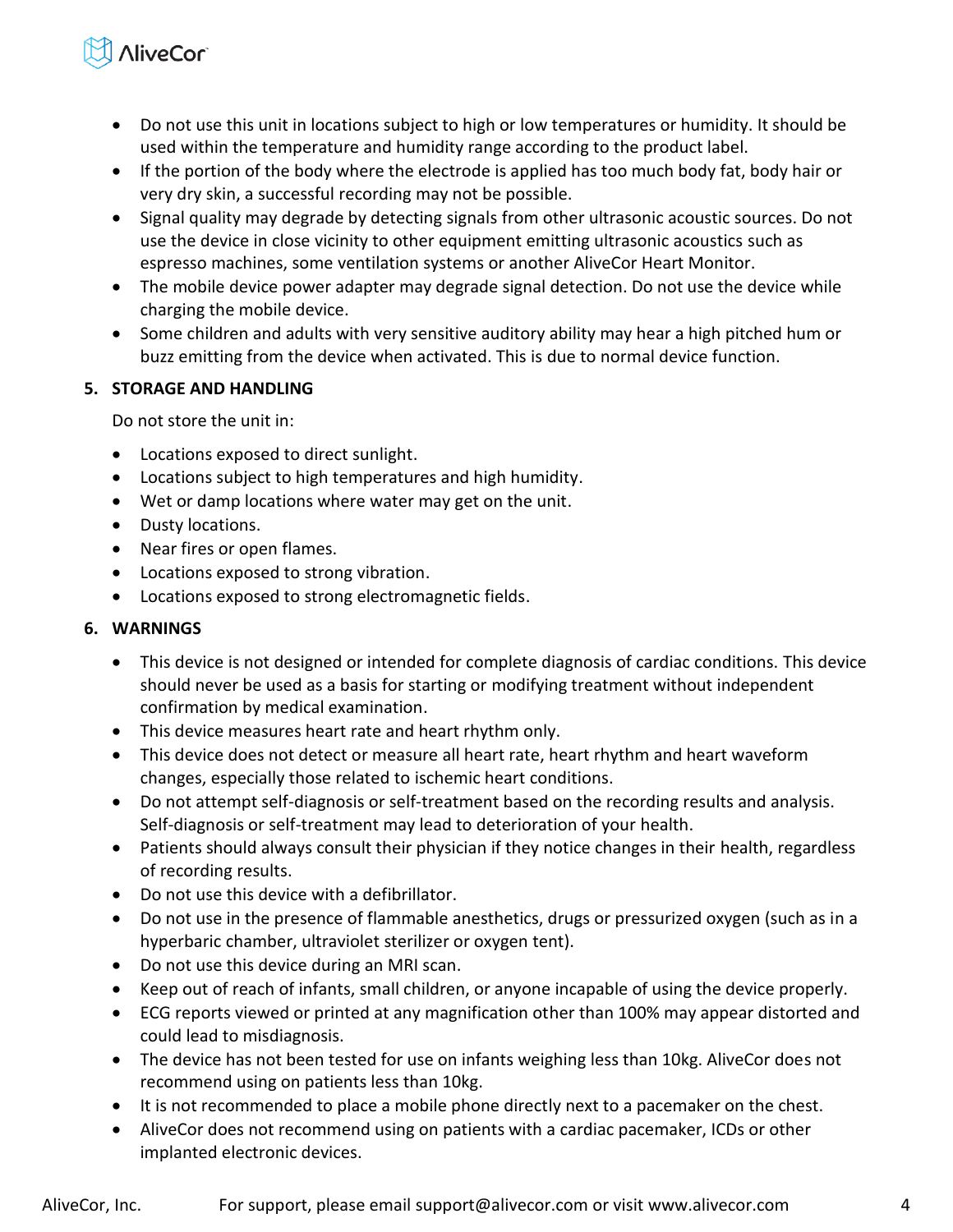

 Do not attempt ECG data acquisition while there is an external microphone plugged in to the mobile device.

#### <span id="page-4-0"></span>**7. MAINTENANCE**

No maintenance of this system is required, except:

- The battery should be replaced when necessary.
- For best signal quality, the electrodes should be cleaned using alcohol-based hand sanitizer before each use.
- To prevent potential cross-infection of diseases between users, clean the device using alcohol prior to each use.

#### <span id="page-4-1"></span>**8. PREPARE THE HEART MONITOR FOR USE**

#### **8.1. Unpack the Heart Monitor**

- Remove the Heart Monitor from the box.
- Place the Heart Monitor onto the back of your mobile device according to the instructions provided with your packaging.

#### **8.2. Install the** *AliveECG* **App**

- Using your mobile device, search for "AliveECG" in the Google Play Store.
- Download and install the *AliveECG* App. Note: there may be several available "AliveECG" applications availabl*e for do*wnload. Choose the appropriate application for your device.
- After Installing, the AliveECG icon will appear on your screen. Tap the icon to launch AliveECG.

#### **8.3. Set up an AliveCor Account**

You will use your AliveCor account to access, print and save your ECG recordings stored on the AliveCor server. Follow the instructions presented when you open the *AliveECG* App for the first time. You can go back later and change your information if necessary.

#### **8.4. Configure Software Settings**

To access the Settings in the *AliveECG* App, tap the "Menu" button and then select "Settings".

- **Recording Duration**. Recording Duration is the maximum length of time the *AliveECG* App will record a single ECG recording. For example, if the recording duration is set to 30 seconds, the *AliveECG* App will automatically stop recording after 30 seconds of data has been collected. The recording duration can also be set to Continuous, where the system will record as long as the user maintains contact with the electrodes.
- **Mains Filter**. The Mains Filter removes any mains interference from the ECG; it should be set to match the frequency of the alternating current (AC) used in your location. For the United States, Canada and Mexico, this is 60 Hz; in most other countries, it is 50 Hz.
- **Printing:** Sets various options for the PDF report that you can View, Print, Email and share. These settings affect the PDF report only, not the ECG display on the device.
	- **Paper Size:** Sets the paper size of the PDF to Letter or A4 paper sizes.
	- **Sweep Speed:** Sweep speed of the ECG in the PDF report can be set to 12.5mm/s, 25mm/s, or 50mm/s.
	- **Gain:** Gain of the ECG in the PDF report can be set to 5mm/mV, 10mm/mV or 20mm/mV.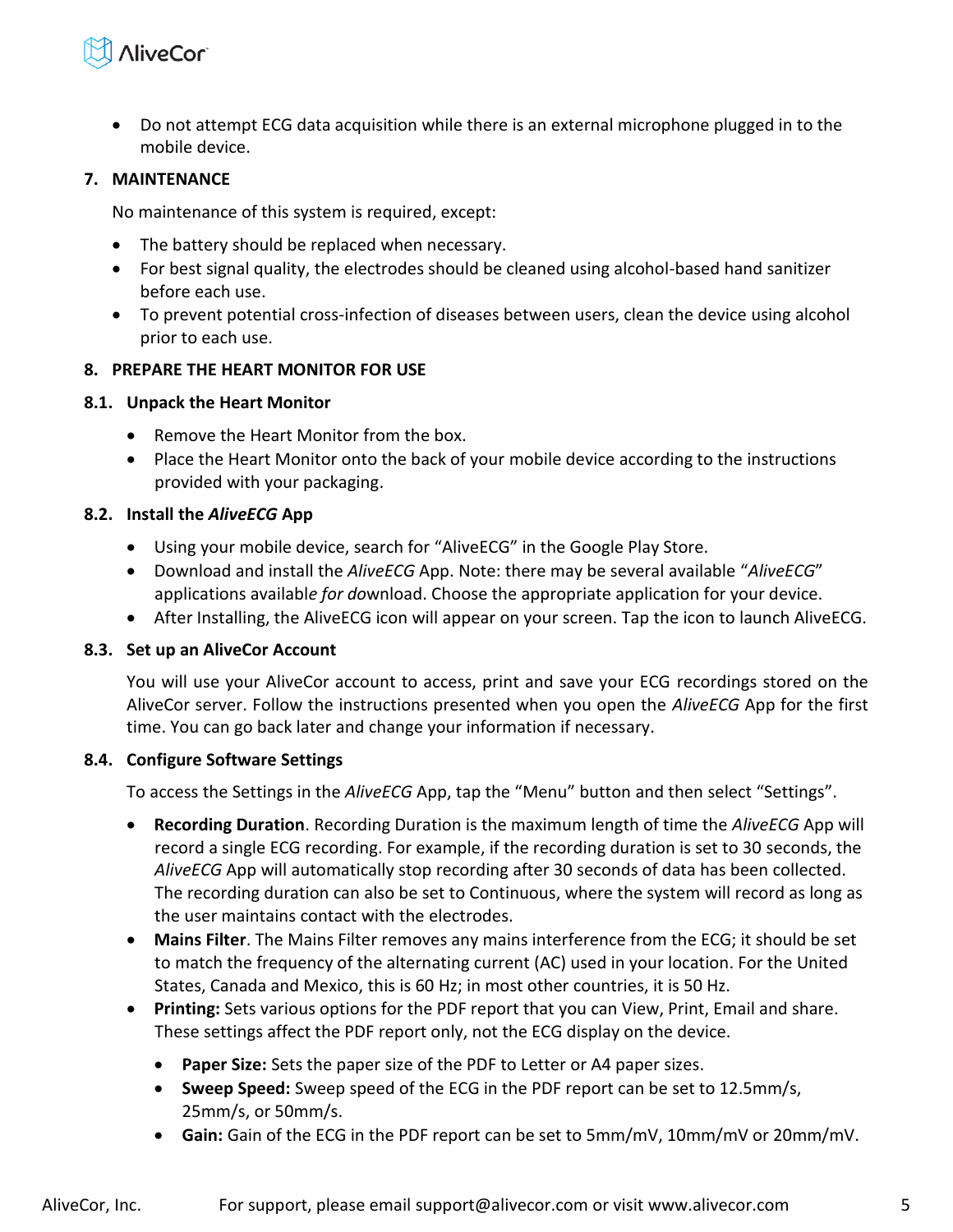

- Account:
	- **Sign In/Log out:** Allows you to setup an AliveCor account, or to log out if you are already logged in.
- Reference:
	- User Manual:
	- Terms of Service:
	- Privacy Policy:

#### <span id="page-5-0"></span>**9. RECORD ECG RHYTHMS USING THE HEART MONITOR**

Before taking your first recording, read these instructions carefully and make sure you observe the following instructions each time you take a recording.

- Make sure the Heart Monitor is properly attached to your mobile device.
- Disconnect headphones, charger cables, or any other connected devices.
- Clean the two electrodes with alcohol-based hand sanitizer.
- Using your mobile device, launch the *AliveECG* App.
- For a Lead I ECG, hold the system using two hands; the left hand should contact the electrode closer to the top of the mobile device, and the right hand should contact the electrode closer to the bottom of the mobile device.
- For a Lead II ECG, the left knee should contact the electrode closer to the top of the mobile device and the right hand should contact the electrode closer to the bottom of the mobile device.
- For an Anterior Precordial Lead, the device can be placed on the lower left side of the chest, just below the pectoral muscle. The bottom of the mobile device should be pointing towards the center of the body.
- Recording will begin automatically when both electrodes make contact with skin. The green bars in the upper right corner of the *AliveECG* App indicate when there is a connection between the patient and the electrodes.

NOTE: The ECG rhythms will appear best when the Heart Monitor is held steady. It may be helpful to rest your arms on a flat surface to increase stability.

NOTE: Alternatively, the monitor can be used up to a distance of 30cm (1ft) from the mobile device. Using the monitor at a distance from the mobile device may decrease the signal quality.

 The *AliveECG* App will record ECG rhythms for the selected Recording Duration (see Configure Software Settings above). When the recording is complete, the recording will be saved to your mobile device. If you remove contact after 10 seconds but before the selected recording duration is complete, the ECG will be saved and you will be able to review it.

NOTE: If you remove contact before 10 seconds of recording has occurred, the ECG will not be saved, and you will not be able to review it.

- For patients only
	- Immediately after recording is complete, you will be prompted to save the ECG recording. Select your name or 'Other User' if you name is not listed. If you do not wish to save the recording, you can select 'Cancel'.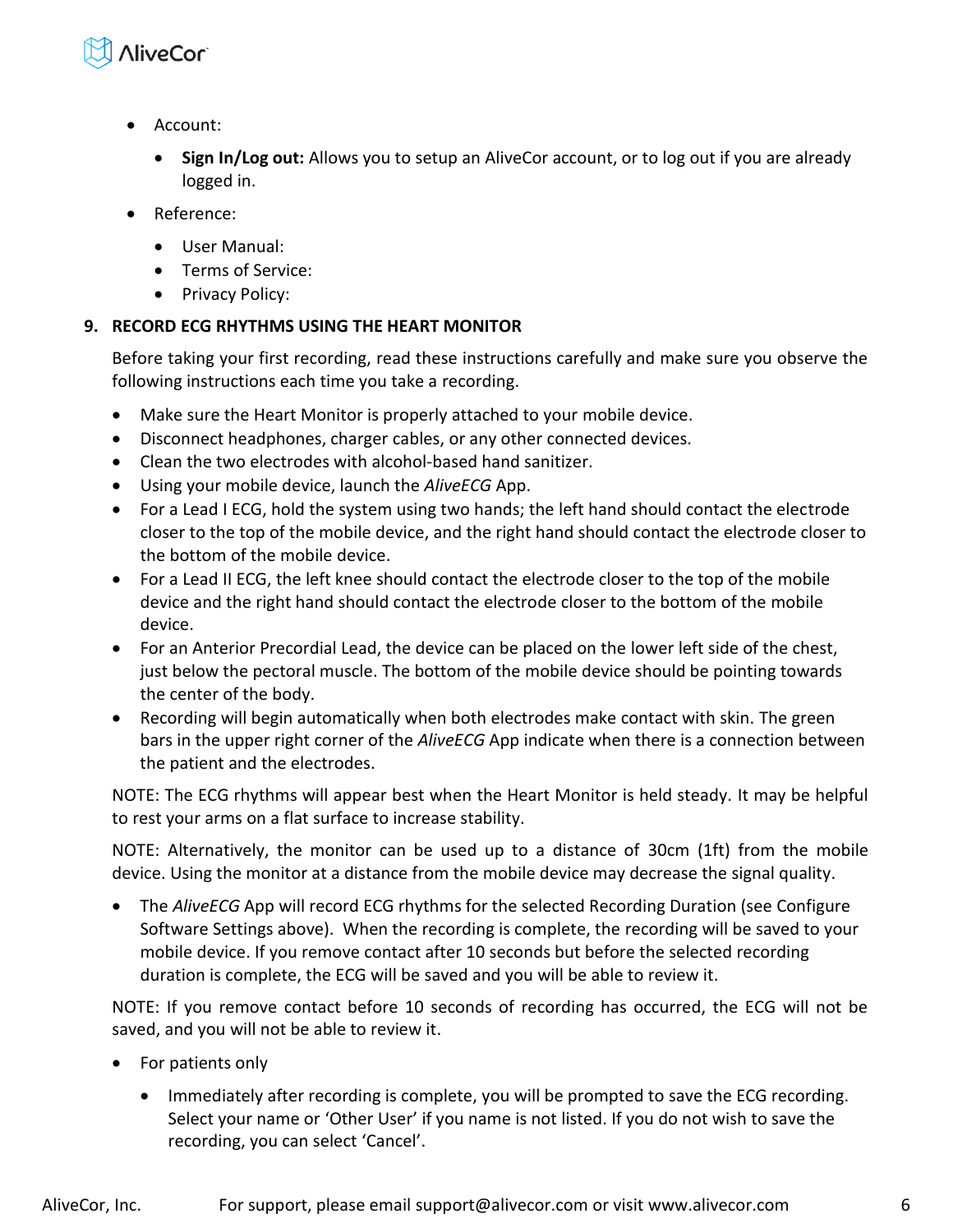## **NiveCor**

- After selecting your name, the ECG will be saved with your details and you will then be prompted to enter notes and select symptoms and activities. After entering these details, tap the "Save" icon in the upper right of the screen or cancel if you do not want to record any notes or symptoms.
- The ECG will then be displayed for reviewing. The review screen allows you to scroll through the ECG by swiping your finger across the screen, and you can pinch and zoom to scale the ECG. There are also options to edit the details and patient information, delete the recording, review previous or next recordings, and to view, email, print and share a PDF report.
- When you are finished reviewing the ECG recording, either press the 'Home' button to exit the app, or press the 'Back' button to return to the RECORD screen, where you can then record another ECG.

#### <span id="page-6-0"></span>**10. ECG HISTORY**

- **To view your ECG History list:** Tap the ECG History tab or swipe the screen to see a list of all your saved ECG recordings.
- **To view a recording in the list:** Scroll the list and then tap the ECG recording you wish to view.
- **To search for a recording:** Tap the 'search' icon and enter the patient's first name, last name, ID, or notes. As you type the list will be filtered to only show matching items.
- **To delete one or more recordings:** Tap the checkboxes of the items you wish to select, then tap the 'Trash' icon to delete all selected ECGs.
- **To email or share one or more recordings:** Tap the checkboxes of the items you wish to select, then tap the 'Share' icon and select the appropriate option to email or share PDF reports of the selected recordings.

#### <span id="page-6-1"></span>**11. REVIEW ECG RECORDINGS**

On the ECG review screen you may swipe your finger across the screen to scroll through the ECG recording, and pinch and zoom to scale the ECG. Additionally you can edit patient information, notes, and symptoms, invert the polarity of ECG recording, enable or disable the enhanced and original filter, print, email or view a PDF report of the recording or delete the recording.

- **Edit recording details:** Tap the 'Edit' icon to add or edit notes, symptoms and patient information. Tap 'Save' to save the details and return to the review screen. This information will be automatically synchronized and updated to your AliveCor account.
- **Pinch and Zoom:** Pinch the screen to zoom in and out on the ECG recording.
- **Enhanced Filter:** The enhanced filter supresses noise in the ECG. To enable or disable the enhanced filter, tap the review screen, then tap on the 'Enhanced Filter' switch to toggle the filter ON or OFF.
- **Invert the ECG Polairy:** In the event that the Heart Monitor was oriented improperly when the ECG was recorded, it may appear inverted. To change the polarity of the ECG, tap on the center of the review screen, then tap on the 'Invert' switch to toggle it ON or OFF.
- **Next/Prev**: Tap the left or right arrow icon to review the previous or next ECG.
- **View PDF**: You may view a PDF of the recording by tapping the 'View' icon and choosing your PDF viewer.
- **Share PDF:** You may print, email or share a PDF report of the recording by tapping the 'Share' icon choosing your appropriate option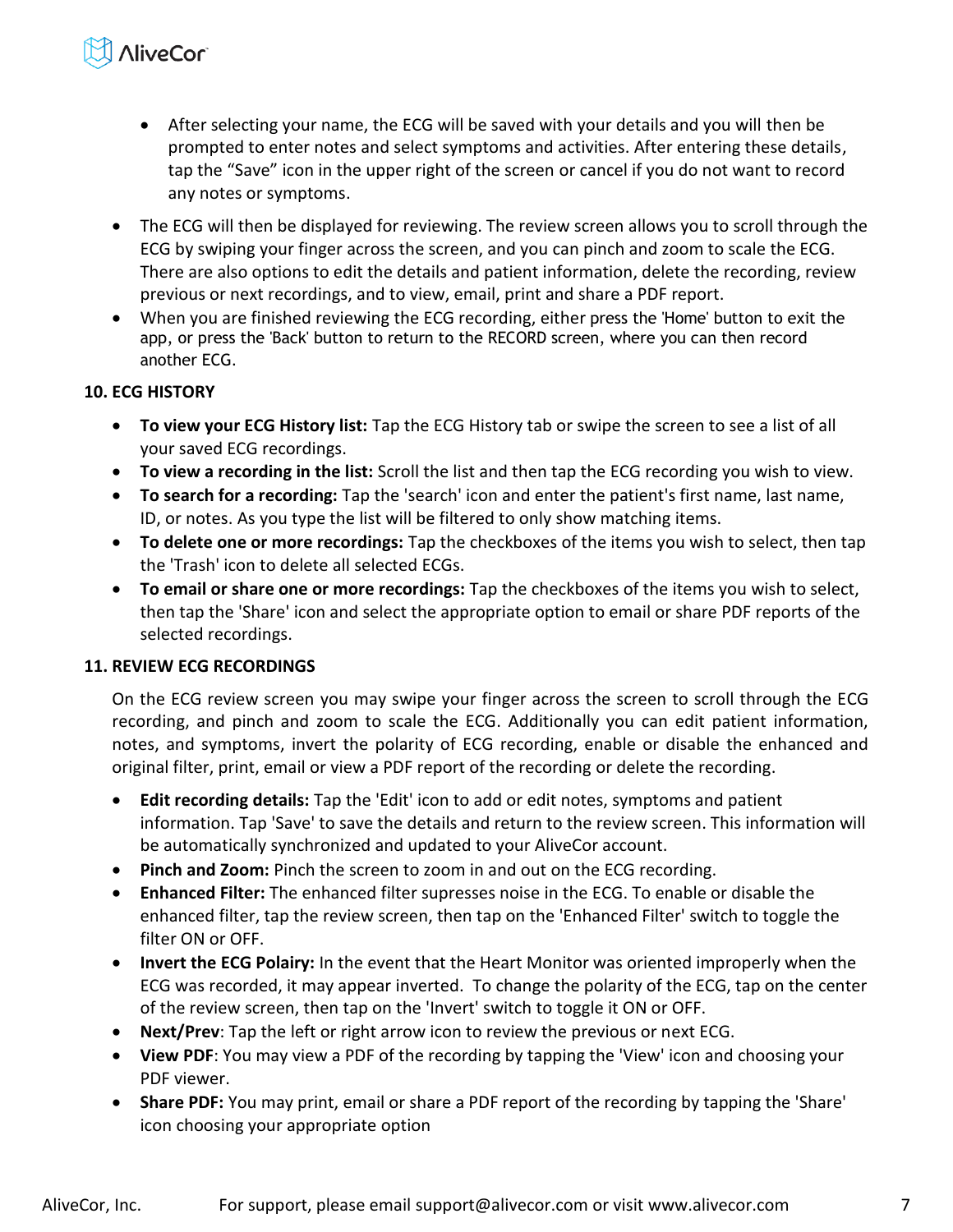## **NiveCor**

- **Delete:** To delete the ECG recording, tap the 'Trash' icon and confirm that you want to delete the recording. This will also delete the recording from the AliveCor server.
- **Return to the RECORD Screen:** When you are finished reviewing the ECG recording, press the 'Back' button to return to the main RECORD screen, where you can record another ECG.

#### <span id="page-7-0"></span>**12. VIEW AN ECG RECORDING ON THE ALIVECOR SERVER**

- On your web browser, go to http://www.alivecor.com and click on "My Account".
- Enter your email address and the password you created when you set up your AliveCor account. Click Sign In.
- The ECG recordings you collected were automatically synced to the AliveCor server and will appear in the ECG list for review. Roll over the transmission you would like to view and click on the "View PDF" button.
- Click the back button in your browser to return to your AliveCor account homepage.

#### <span id="page-7-1"></span>**13. REPLACE THE BATTERY IN YOUR HEART MONITOR**

The battery in the Heart Monitor should last approximately one year or up to approximately 10,000 30 second ECGs; however the actual life will depend on how often you use the device.

- Remove your Heart Monitor from the mobile device.
- Using a small screwdriver (1.6mm), remove the screw and battery door from the center of the Heart Monitor.
- Remove the used battery and replace it with a new 3V coin cell battery matched to your model. Orient the battery with the positive terminal up, so that you can see the writing.

| Model  | <b>Battery</b> |
|--------|----------------|
| AC-004 | CR2032         |

NOTE: Replacement batteries are available for sale at most general stores.

- Replace the screw and battery door.
- Dispose of the used batteries according to the local law.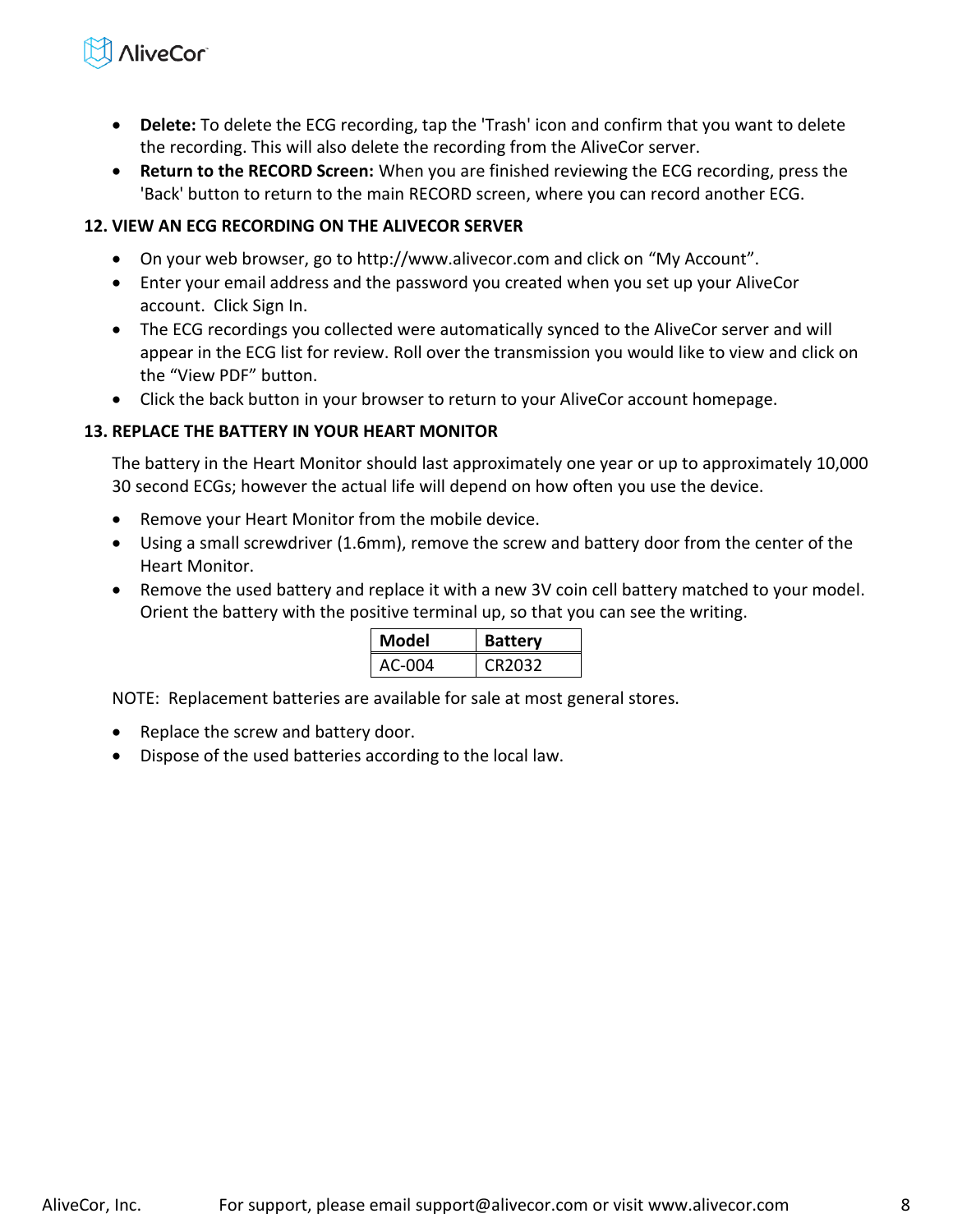

#### <span id="page-8-0"></span>**14. TROUBLESHOOTING**

| Problem                                                                | <b>Solution</b>                                                                                                                                                                                                                                                                                                                                                                                                                                                                |  |  |
|------------------------------------------------------------------------|--------------------------------------------------------------------------------------------------------------------------------------------------------------------------------------------------------------------------------------------------------------------------------------------------------------------------------------------------------------------------------------------------------------------------------------------------------------------------------|--|--|
| I do not see an ECG<br>signal in the AliveECG<br>App.                  | Check that you have good contact with the electrodes. Clean the electrodes.<br>Clean and moisten the skin preferably with alcohol-based hand sanitizer or<br>water. Note: Some hand lotions will prevent good skin contact. Ensure the<br>contact between the skin and the electrodes is not obstructed.                                                                                                                                                                       |  |  |
|                                                                        | If the problem persists, replace the battery in your Heart Monitor. (See<br>Replace the Battery in your Heart Monitor.)                                                                                                                                                                                                                                                                                                                                                        |  |  |
| I have a lot of artifact,                                              | Try the following tips for acquiring the best quality ECG recording:                                                                                                                                                                                                                                                                                                                                                                                                           |  |  |
| noise or interference<br>in my recording.                              | • Ensure that the "Enhanced Filter" is on by tapping the filter text on the<br>main record screen                                                                                                                                                                                                                                                                                                                                                                              |  |  |
|                                                                        | • Clean the electrodes on the monitor with alcohol-based hand sanitizer<br>before each use                                                                                                                                                                                                                                                                                                                                                                                     |  |  |
|                                                                        | • If hands are very dry, use a water based little lotion before trying to record                                                                                                                                                                                                                                                                                                                                                                                               |  |  |
|                                                                        | • When recording from the hands, relax the arms and hands to reduce<br>muscle noise. Rest the forearms and hands on a flat surface and let the<br>heart monitor rest on the hands. Do not squeeze the electrodes                                                                                                                                                                                                                                                               |  |  |
|                                                                        | • Ensure that your mobile device is not charging/syncing and you are not<br>using headphones with your mobile device during the recording                                                                                                                                                                                                                                                                                                                                      |  |  |
|                                                                        | • Make sure that both the mobile device and the user remain still during ECG<br>recordings. Movement during recordings will cause noise in the tracing                                                                                                                                                                                                                                                                                                                         |  |  |
|                                                                        | • Make sure Mains Filter is set appropriately for your geographical location.<br>This can be adjusted under the AliveECG app Settings                                                                                                                                                                                                                                                                                                                                          |  |  |
|                                                                        | • Try recording from the chest, right under the pectoral muscles in the mid<br>line                                                                                                                                                                                                                                                                                                                                                                                            |  |  |
| The ECG rhythms<br>appear upside down.                                 | In the future, ensure that the left hand contacts the electrode closer to the<br>top of the mobile device, and the right hand contacts the electrode closer to<br>the bottom of the mobile device. To invert a recording on your mobile<br>device, see Invert the ECG recording under Review ECG Recordings.                                                                                                                                                                   |  |  |
| I do not see the ECG<br>recording on my<br>AliveCor server<br>account. | Ensure that you've downloaded the AliveECG App (not the Veterinary<br>AliveECG App) on your mobile device. Launch the AliveECG App on your<br>mobile device, tap the Settings icon, and then tap "AliveCor Account". Ensure<br>that the correct email and password are entered into the corresponding<br>fields. (See Configure Software Settings under Prepare the Heart Monitor for<br>Use). Ensure that you are logging into www.alivecor.com (not<br>www.alivecorvet.com). |  |  |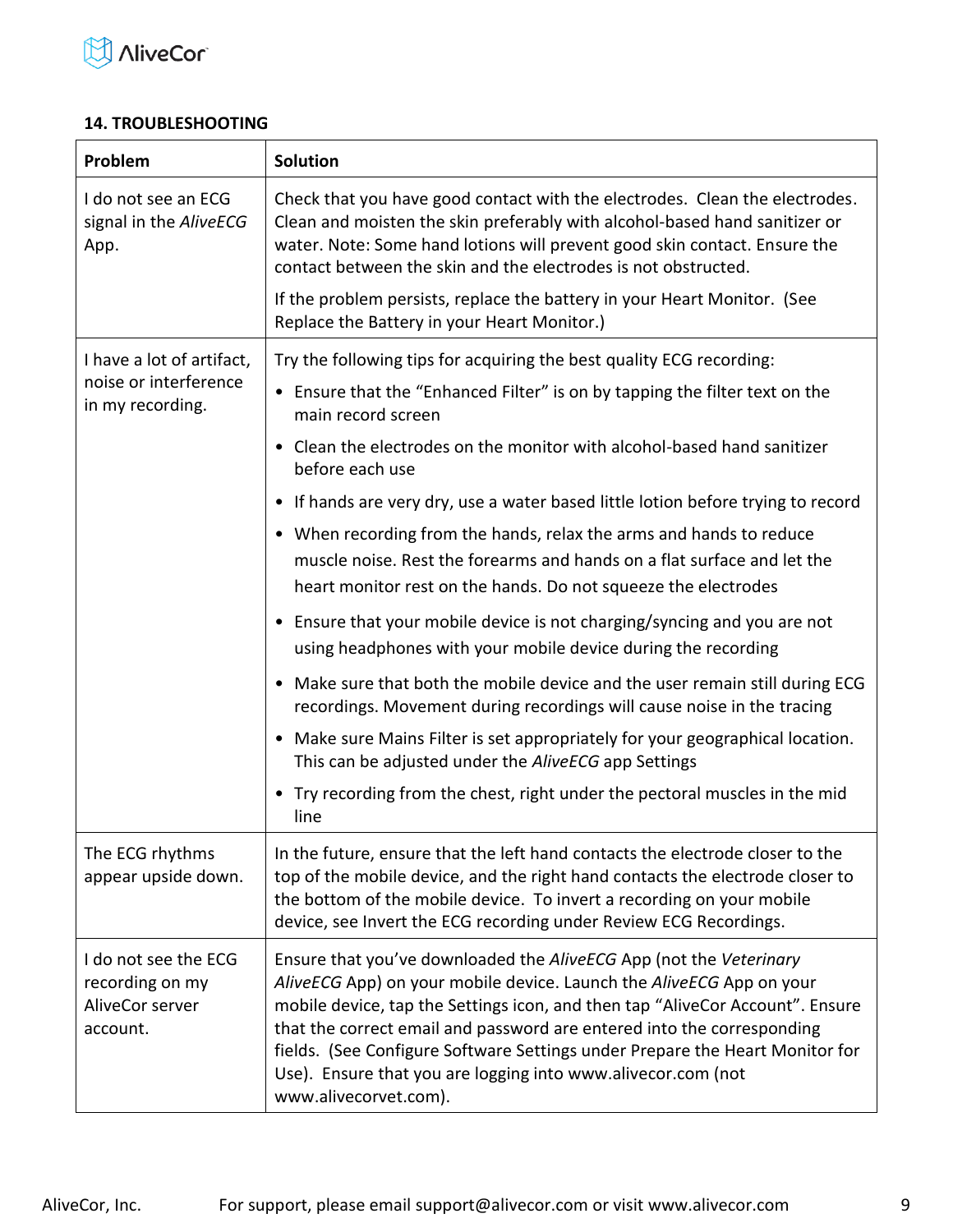

| Problem                                                | <b>Solution</b>                                                                                                                                                                                                                                                                                       |
|--------------------------------------------------------|-------------------------------------------------------------------------------------------------------------------------------------------------------------------------------------------------------------------------------------------------------------------------------------------------------|
| I forgot my password<br>and I'm unable to<br>reset it. | Ensure that you've downloaded the AliveECG App (not the Veterinary<br>AliveECG App) on your mobile device. Similarly, ensure that you are logging<br>into www.alivecor.com (not www.alivecorvet.com).                                                                                                 |
|                                                        | To reset your password, go to www.alivecor.com and click on "My Account" in<br>the upper right corner and click on the "Forgot your password?" link below<br>the Password field. On the Forgot Password screen, enter your email address<br>and click Submit. You will receive the following message: |
|                                                        | "PASSWORD SENT                                                                                                                                                                                                                                                                                        |
|                                                        | We've sent password reset instructions to your email address.                                                                                                                                                                                                                                         |
|                                                        | You should receive instructions within a few minutes. If you do not receive an<br>email within 5 minutes, please check your spam and junk filters. Otherwise,<br>please try resending your request.                                                                                                   |
|                                                        | If you are still experiencing trouble, please visit our Customer Support page."                                                                                                                                                                                                                       |
|                                                        | Follow the reset instructions in the email. Please note, the reset link<br>contained in the email is only active for a short while.                                                                                                                                                                   |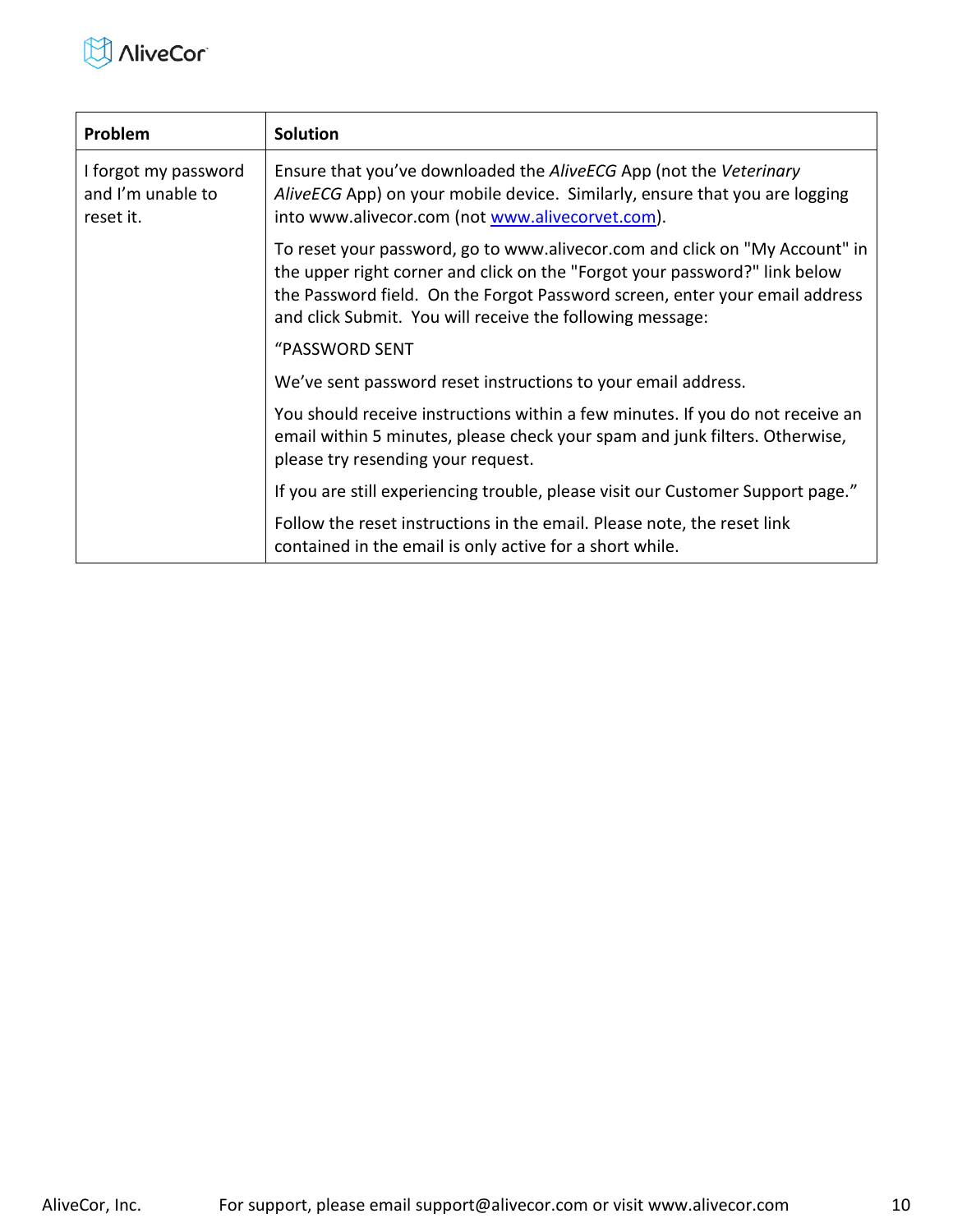

#### <span id="page-10-0"></span>**15. ALIVECOR HEART MONITOR SPECIFICATIONS**

#### **Performance Characteristics**

| <b>Circuitry</b>                    |               |                                                      |
|-------------------------------------|---------------|------------------------------------------------------|
|                                     |               |                                                      |
|                                     |               |                                                      |
|                                     |               |                                                      |
|                                     |               |                                                      |
|                                     |               |                                                      |
|                                     |               |                                                      |
|                                     |               |                                                      |
| Output                              |               |                                                      |
|                                     |               |                                                      |
|                                     |               |                                                      |
|                                     |               |                                                      |
| <b>Power Requirements</b>           |               |                                                      |
|                                     |               |                                                      |
|                                     |               |                                                      |
| <b>Physical Characteristics</b>     |               |                                                      |
|                                     |               | AC-004 with Attachment Plate 27 grams 89 x 50 x 7 mm |
|                                     |               | AC-004 with Galaxy S4 Case 34 grams 137 x 72 x 16 mm |
| <b>Environmental Specifications</b> |               |                                                      |
|                                     |               |                                                      |
|                                     |               |                                                      |
|                                     |               |                                                      |
|                                     |               |                                                      |
|                                     |               |                                                      |
| <b>Standards Compliance</b>         |               |                                                      |
| ANSI/AAMI EC38                      | IEC 60601-1   | IEC 60601-2-47                                       |
| ISO 10993                           | IEC 60601-1-2 |                                                      |
| <b>Patient Interface</b>            |               |                                                      |

Two stainless-steel electrodes are exposed on the back of the Heart Monitor. These electrodes make contact with the patient's skin.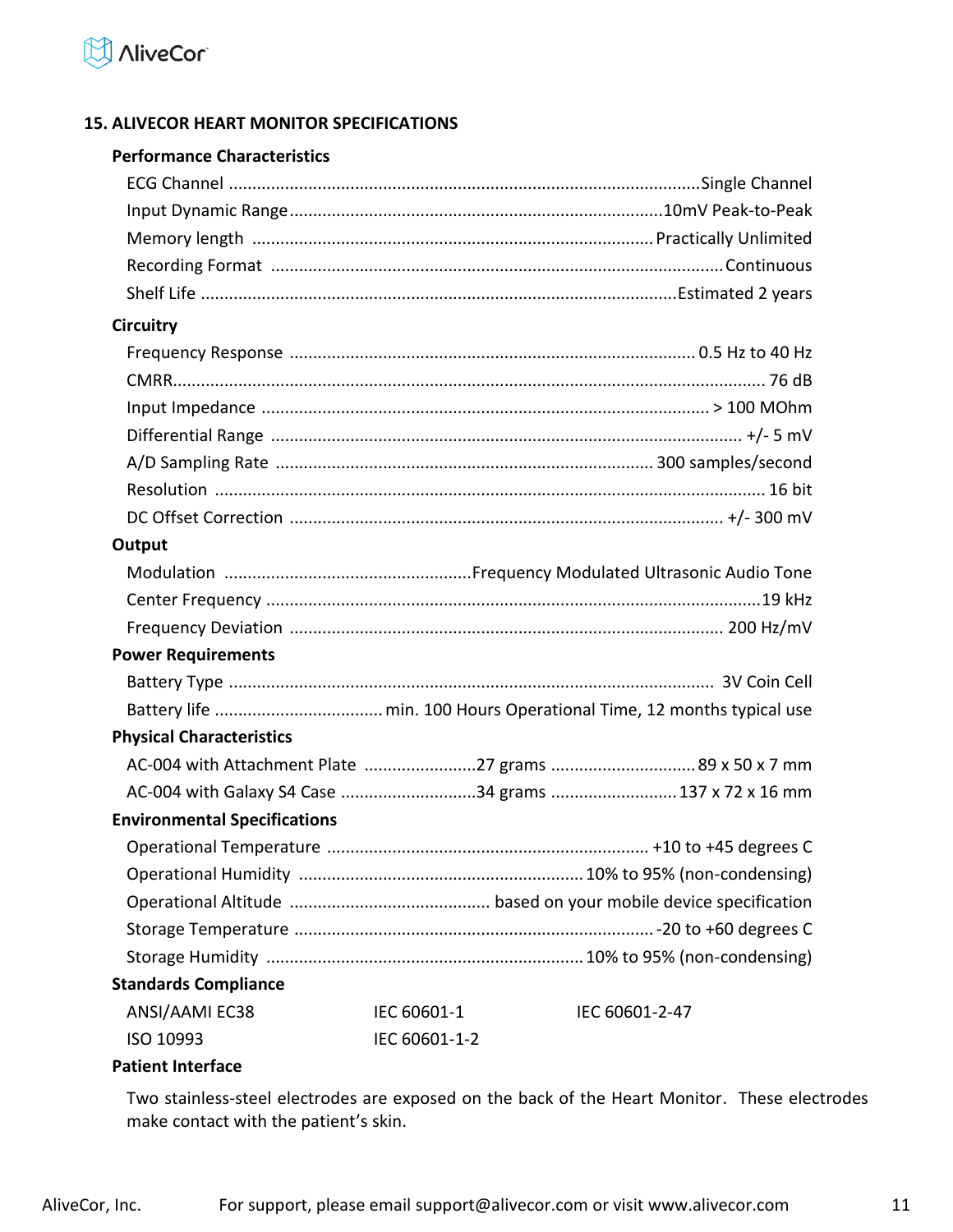

#### <span id="page-11-0"></span>**16. INTERNATIONAL AVAILABILITY**

The AliveCor Heart Monitor is available for use by licensed medical professionals and by patients under the care and supervision of a physician in the USA. The Heart Monitor is available for use by any health conscious individual in the European Union. The AliveCor Heart Monitor is a nonnotified medical device and approved for use in India.

#### <span id="page-11-1"></span>**17. ALIVECOR CONTACT INFORMATION**

AliveCor, Inc.

30 Maiden Lane, 6<sup>th</sup> Floor

San Francisco, CA 94108

United States

www.alivecor.com

#### <span id="page-11-2"></span>**18. EUROPEAN AUTHORIZED REPRESENTATIVE**

Oregon Scientific Italia S.p.A

Centro Direzionale Colleoni -

Viale Colleoni 3, Palazzo Taurus 2,

20041 Agrate Brianza (MI), Italy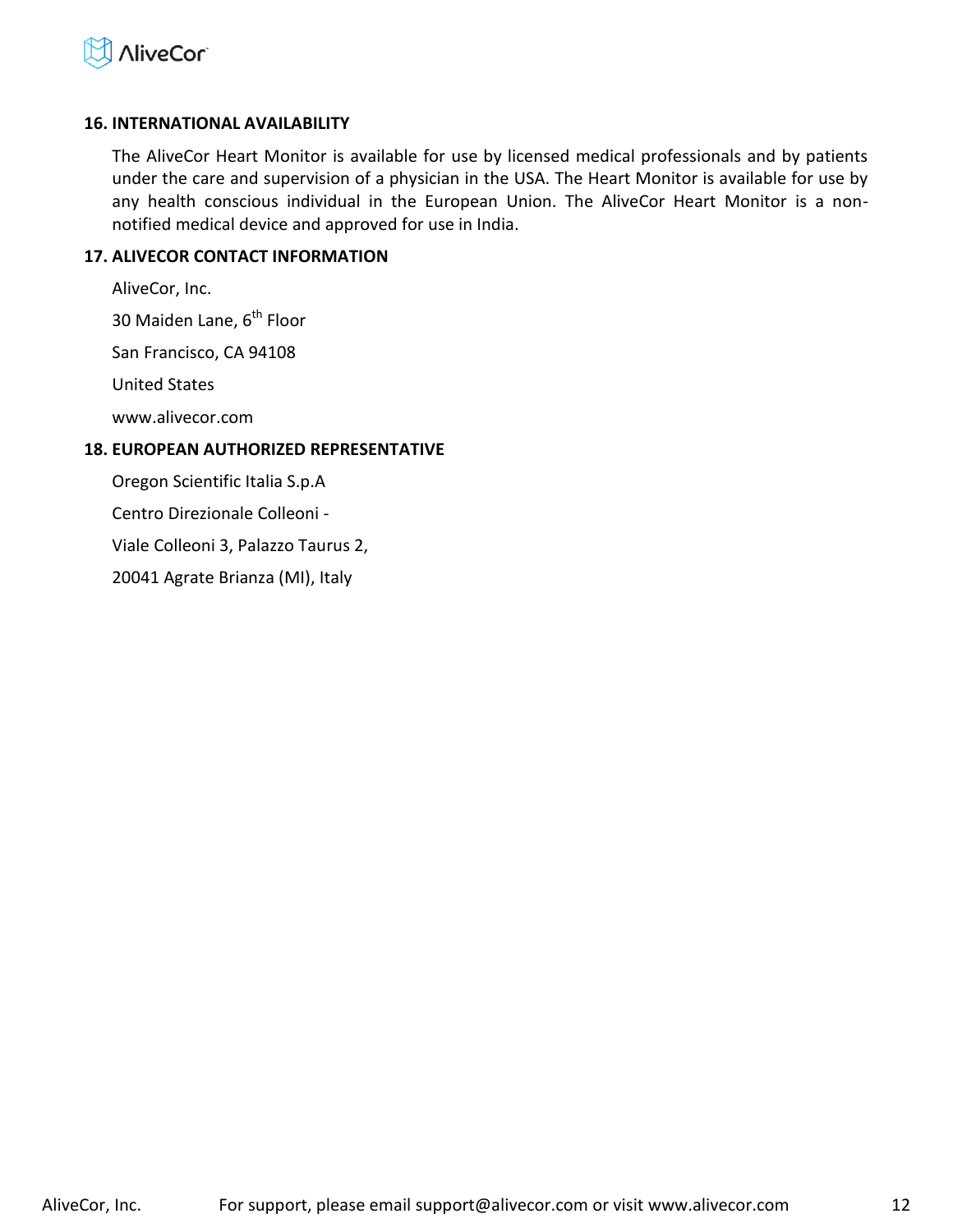

#### <span id="page-12-0"></span>**19. ELECTRICAL SAFETY**

| Guidance and manufacturer's declaration - electromagnetic emissions                                                    |                                                                                          |                                                                 |  |  |
|------------------------------------------------------------------------------------------------------------------------|------------------------------------------------------------------------------------------|-----------------------------------------------------------------|--|--|
| The AliveCor Heart Monitor is intended for use in the electromagnetic environment specified below. The customer or the |                                                                                          |                                                                 |  |  |
|                                                                                                                        | user of the AliveCor Heart Monitor should assure that it is used in such an environment. |                                                                 |  |  |
| <b>Emissions test</b>                                                                                                  | Electromagnetic environment - guidance<br>Compliance                                     |                                                                 |  |  |
|                                                                                                                        |                                                                                          | The AliveCor Heart Monitor uses RF energy only for its          |  |  |
| <b>RF</b> emissions                                                                                                    | Group 1                                                                                  | internal function. Therefore, its RF emissions are very low and |  |  |
| CISPR <sub>11</sub>                                                                                                    |                                                                                          | are not likely to cause any interference in nearby electronic   |  |  |
|                                                                                                                        |                                                                                          | equipment.                                                      |  |  |
| <b>RF</b> emissions                                                                                                    |                                                                                          |                                                                 |  |  |
| CISPR 11                                                                                                               | Class B                                                                                  | The AliveCor Heart Monitor is suitable for use in all           |  |  |
| Harmonic emissions                                                                                                     |                                                                                          |                                                                 |  |  |
| N/A<br>IEC 61000-3-2                                                                                                   |                                                                                          | establishments other than domestic and those directly           |  |  |
| Voltage fluctuations /<br>flicker emissions<br>N/A<br>IEC 61000-3-3                                                    |                                                                                          | connected to the public low-voltage power supply network        |  |  |
|                                                                                                                        |                                                                                          | that supplies buildings used for domestic purposes.             |  |  |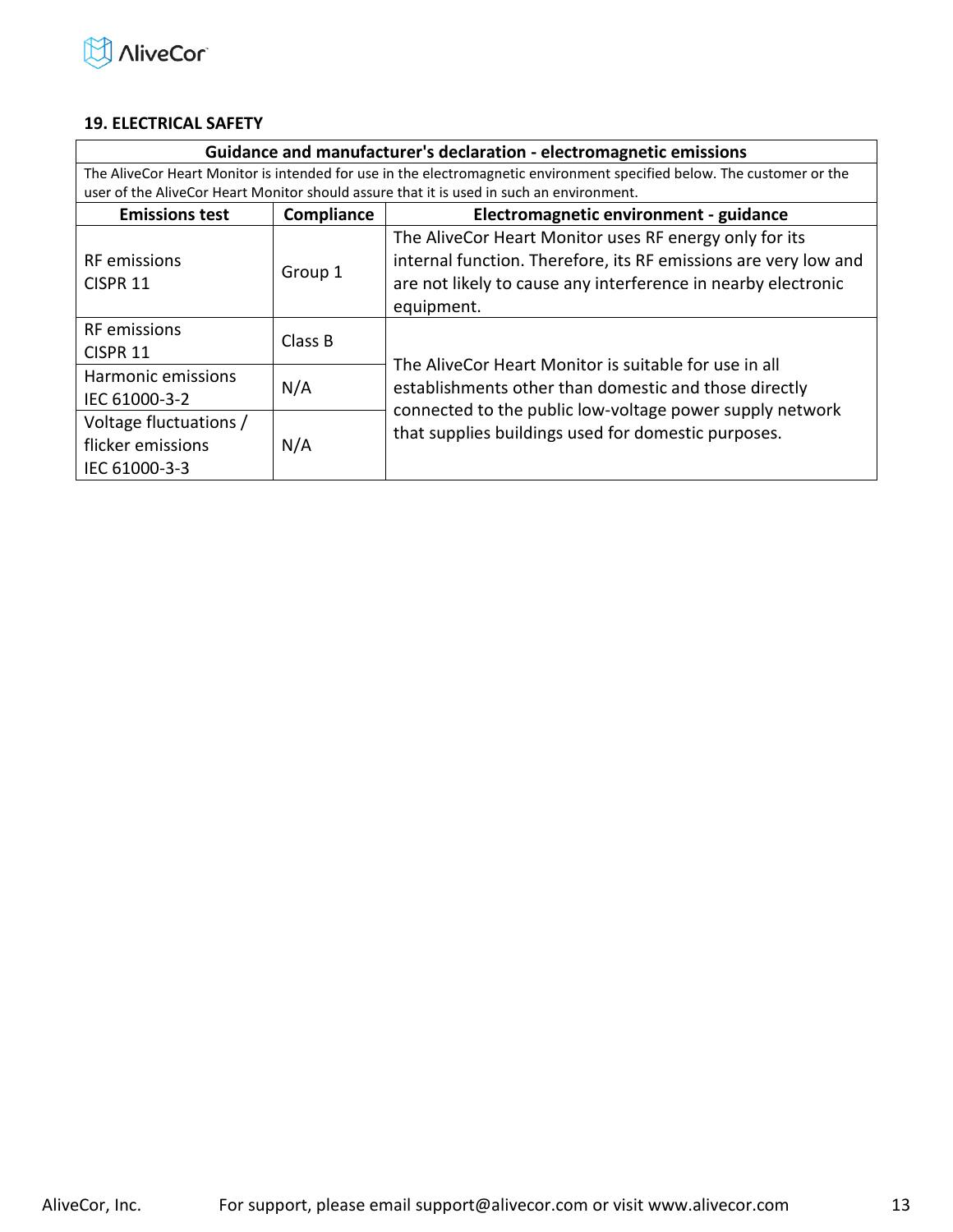

#### **Guidance and manufacturer's declaration—electromagnetic immunity**

The AliveCor Heart Monitor is intended for use in the electromagnetic environment specified below. The customer or the user of the AliveCor Heart Monitor should assure that it is used in such an environment.

| <b>Immunity test</b>                                                                                                | IEC 60601 test level                                                                                                                                                                                                                                              | <b>Compliance level</b>                                                                                                                                                                                                                     | <b>Electromagnetic environment -</b><br>guidance                                                                                                                                                                                                                                                                                              |
|---------------------------------------------------------------------------------------------------------------------|-------------------------------------------------------------------------------------------------------------------------------------------------------------------------------------------------------------------------------------------------------------------|---------------------------------------------------------------------------------------------------------------------------------------------------------------------------------------------------------------------------------------------|-----------------------------------------------------------------------------------------------------------------------------------------------------------------------------------------------------------------------------------------------------------------------------------------------------------------------------------------------|
| Electrostatic<br>Discharge (ESD)<br>IEC 61000-4-2                                                                   | ±6 kV contact<br>±8 kV air                                                                                                                                                                                                                                        | ±6 kV contact<br>±8 kV air                                                                                                                                                                                                                  | Floors should be wood,<br>concrete, or ceramic tile. If<br>floors are covered with<br>synthetic material, the relative<br>humidity should be at least 30<br>%.                                                                                                                                                                                |
| <b>Electrical fast</b><br>transient/burst<br>IEC 61000-4-4                                                          | ±2 kV for power<br>supply lines<br>±1 kV for<br>input/output lines                                                                                                                                                                                                | ±2 kV for power<br>supply lines<br>±1 kV for<br>input/output lines                                                                                                                                                                          | Mains power quality should be<br>that of a typical commercial or<br>hospital environment.                                                                                                                                                                                                                                                     |
| Surge<br>IEC 61000-4-5                                                                                              | ±1 kV differential<br>mode<br>±2 kV common mode                                                                                                                                                                                                                   | ±1 kV differential<br>mode<br>±2 kV common<br>mode                                                                                                                                                                                          | Mains power quality should be<br>that of a typical commercial or<br>hospital environment.                                                                                                                                                                                                                                                     |
| Voltage dips, short<br>interruptions, and<br>voltage variations on<br>power supply input<br>lines<br>IEC 61000-4-11 | $<$ 5 % U <sub>T</sub><br>(>95 % dip in $U_T$ )<br>for 0.5 cycle<br>40 % U <sub>T</sub><br>(60 % dip in $U_T$ )<br>for 5 cycles<br>70 % U <sub>T</sub><br>$(30 %$ dip in $U_T$ )<br>for 25 cycles<br>$<$ 5 % U <sub>T</sub><br>(>95 % dip in $U_T$ )<br>for 5 sec | $5%U_T$<br>(>95 % dip in $U_T$ )<br>for 0.5 cycle<br>40 % $U_T$<br>$(60 %$ dip in $U_T$ )<br>for 5 cycles<br>70 % U <sub>T</sub><br>$(30 %$ dip in $U_T$ )<br>for 25 cycles<br>$<$ 5 % U <sub>T</sub><br>(>95 % dip in $U_T$ )<br>for 5 sec | Mains power quality should be<br>that of a typical commercial or<br>hospital environment. If the<br>user of the AliveCor Heart<br>Monitor requires continued<br>operation during power mains<br>interruptions, it is<br>recommended that the<br>AliveCor Heart Monitor be<br>powered from an<br>uninterruptible power supply<br>or a battery. |
| Power frequency<br>(50/60 Hz)<br>magnetic field<br>IEC 61000-4-8                                                    | 3 A/m<br>NOTE $-U_T$ is the a.c. mains voltage prior to application of the test level.                                                                                                                                                                            | 3 A/m                                                                                                                                                                                                                                       | Power frequency magnetic<br>fields should be at levels<br>characteristic of a typical<br>location in a typical commercial<br>or hospital environment.                                                                                                                                                                                         |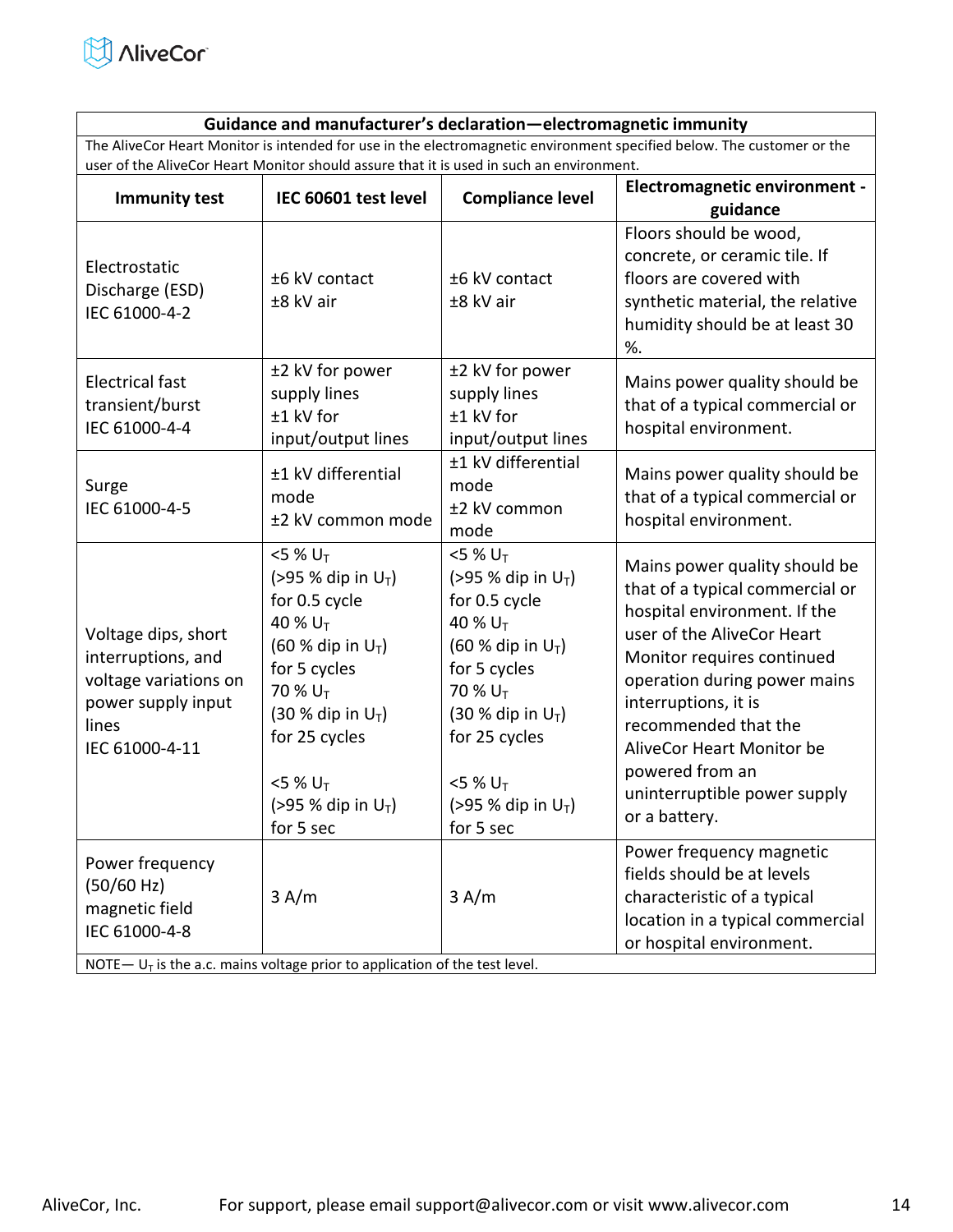

| Guidance and manufacturer's declaration-electromagnetic immunity                                                                                                                                                                                                                                                                                                                                                                                                                                                                                                                                                                                                                                                                                                                                                                                                                                                                                                                                                                                                                                                                                                                                                                                                                                                                                                                 |                                |                     |                                                                                                 |
|----------------------------------------------------------------------------------------------------------------------------------------------------------------------------------------------------------------------------------------------------------------------------------------------------------------------------------------------------------------------------------------------------------------------------------------------------------------------------------------------------------------------------------------------------------------------------------------------------------------------------------------------------------------------------------------------------------------------------------------------------------------------------------------------------------------------------------------------------------------------------------------------------------------------------------------------------------------------------------------------------------------------------------------------------------------------------------------------------------------------------------------------------------------------------------------------------------------------------------------------------------------------------------------------------------------------------------------------------------------------------------|--------------------------------|---------------------|-------------------------------------------------------------------------------------------------|
| The AliveCor Heart Monitor is intended for use in the electromagnetic environment specified below. The customer                                                                                                                                                                                                                                                                                                                                                                                                                                                                                                                                                                                                                                                                                                                                                                                                                                                                                                                                                                                                                                                                                                                                                                                                                                                                  |                                |                     |                                                                                                 |
|                                                                                                                                                                                                                                                                                                                                                                                                                                                                                                                                                                                                                                                                                                                                                                                                                                                                                                                                                                                                                                                                                                                                                                                                                                                                                                                                                                                  |                                |                     | or the user of the AliveCor Heart Monitor should assure that it is used in such an environment. |
| <b>Immunity test</b>                                                                                                                                                                                                                                                                                                                                                                                                                                                                                                                                                                                                                                                                                                                                                                                                                                                                                                                                                                                                                                                                                                                                                                                                                                                                                                                                                             | <b>IEC 60601 test</b><br>level | Compliance<br>level | Electromagnetic environment - guidance                                                          |
| Portable and mobile RF communications equipment<br>should be used no closer to any part of the AliveCor<br>Heart Monitor, including cables, than the<br>recommended separation distance calculated from<br>the equation applicable to the frequency of the<br>transmitter.<br><b>Recommended separation distance</b><br>$d = \left[\frac{3.5}{V_1}\right] \sqrt{P}$<br>3 Vrms<br>$d = \left[\frac{3.5}{E_1}\right] \sqrt{P}$ 80 MHz to 800 MHz<br><b>Conducted RF</b><br>150 kHz to 80<br>3V<br>IEC 61000-4-6<br><b>MHz</b><br>$d = [\frac{7}{E_1}]\sqrt{P}$ 800 MHz to 2.5 GHz<br>where $P$ is the maximum output power rating of the<br>Radiated RF<br>3 V/m<br>transmitter in watts (W) according to the transmitter<br>3 V/m<br>IEC 61000-4-3<br>80 MHz to 2.5<br>manufacturer and $d$ is the recommended separation<br>GHz<br>distance in meters (m).<br>Field strengths from fixed RF transmitters, as<br>determined by an electromagnetic site survey, a<br>should be less than the compliance level in each<br>frequency range. <sup>b</sup><br>Interference may occur in the vicinity of equipment<br>marked with the following symbol:<br>$\big((\underline{\bullet})\big)$<br>NOTE 1-At 80 MHz and 800 MHz, the higher frequency range applies.<br>NOTE 2-These guidelines may not apply in all situations. Electromagnetic propagation is affected by absorption and |                                |                     |                                                                                                 |
|                                                                                                                                                                                                                                                                                                                                                                                                                                                                                                                                                                                                                                                                                                                                                                                                                                                                                                                                                                                                                                                                                                                                                                                                                                                                                                                                                                                  |                                |                     |                                                                                                 |
| reflection from structures, objects, and people                                                                                                                                                                                                                                                                                                                                                                                                                                                                                                                                                                                                                                                                                                                                                                                                                                                                                                                                                                                                                                                                                                                                                                                                                                                                                                                                  |                                |                     |                                                                                                 |
| <sup>a</sup> Field strengths from fixed transmitters, such as base stations for radio (cellular/cordless) telephones and land mobile                                                                                                                                                                                                                                                                                                                                                                                                                                                                                                                                                                                                                                                                                                                                                                                                                                                                                                                                                                                                                                                                                                                                                                                                                                             |                                |                     |                                                                                                 |

radios, amateur radio, AM and FM radio broadcast, and TV broadcast cannot be predicted theoretically with accuracy. To assess the electromagnetic environment due to fixed RF transmitters, an electromagnetic site survey should be considered. If the measured field strength in the location in which the AliveCor Heart Monitor is used exceeds the applicable RF compliance level above, the AliveCor Heart Monitor should be observed to verify normal operation. If abnormal performance is observed, additional measures may be necessary, such as re-orienting or relocating the AliveCor Heart Monitor.

b Over the frequency range 150 kHz to 80 MHz, field strengths should be less than 3 V/m.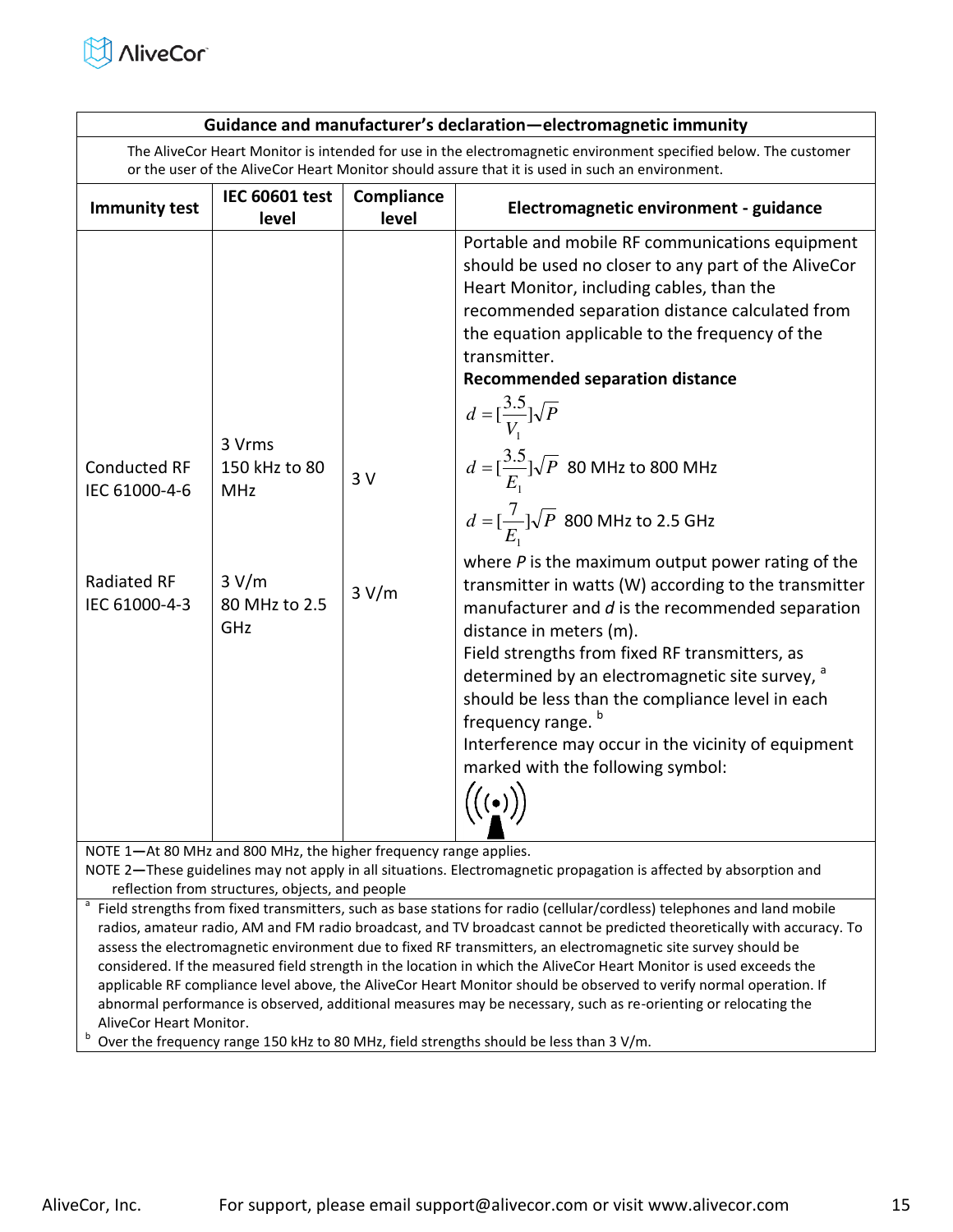#### **Recommended separation distances between portable and mobile RF communications equipment and the AliveCor Heart Monitor**

The AliveCor Heart Monitor is intended for use in an electromagnetic environment in which radiated RF disturbances are controlled. The customer or the user of the AliveCor Heart Monitor can help prevent electromagnetic interference by maintaining a minimum distance between portable and mobile RF communications equipment (transmitters) and the AliveCor Heart Monitor as recommended below, according to the maximum output power of the communications equipment.

|                             | Separation distance according to frequency of transmitter |                                           |                                         |  |  |
|-----------------------------|-----------------------------------------------------------|-------------------------------------------|-----------------------------------------|--|--|
| <b>Rated maximum output</b> | m                                                         |                                           |                                         |  |  |
| power of transmitter        | 150 kHz to 80 MHz                                         | 80 MHz to 800 MHz                         | 800 MHz to 2.5 GHz                      |  |  |
| W                           | $d = \left[\frac{3.5}{V}\right] \sqrt{P}$                 | $d = \left[\frac{3.5}{E}\right] \sqrt{P}$ | $d = \left[\frac{7}{E}\right] \sqrt{P}$ |  |  |
| 0.01                        | 0.12                                                      | 0.12                                      | 0.23                                    |  |  |
| 0.1                         | 0.38                                                      | 0.38                                      | 0.73                                    |  |  |
| 1                           | 1.2                                                       | 1.2                                       | 2.3                                     |  |  |
| 10                          | 3.8                                                       | 3.8                                       | 7.3                                     |  |  |
| 100                         | 12                                                        | 12                                        | 23                                      |  |  |

For transmitters rated at a maximum output power not listed above, the recommended separation distance *d* in meters (m) can be determined using the equation applicable to the frequency of the transmitter, where *P* is the maximum output power rating of the transmitter in watts (W) according to the transmitter manufacturer.

NOTE 1—At 80 MHz and 800 MHz, the separation distance for the higher frequency range applies.

NOTE 2—These guidelines may not apply in all situations. Electromagnetic propagation is affected by absorption and reflection from structures, objects, and people.